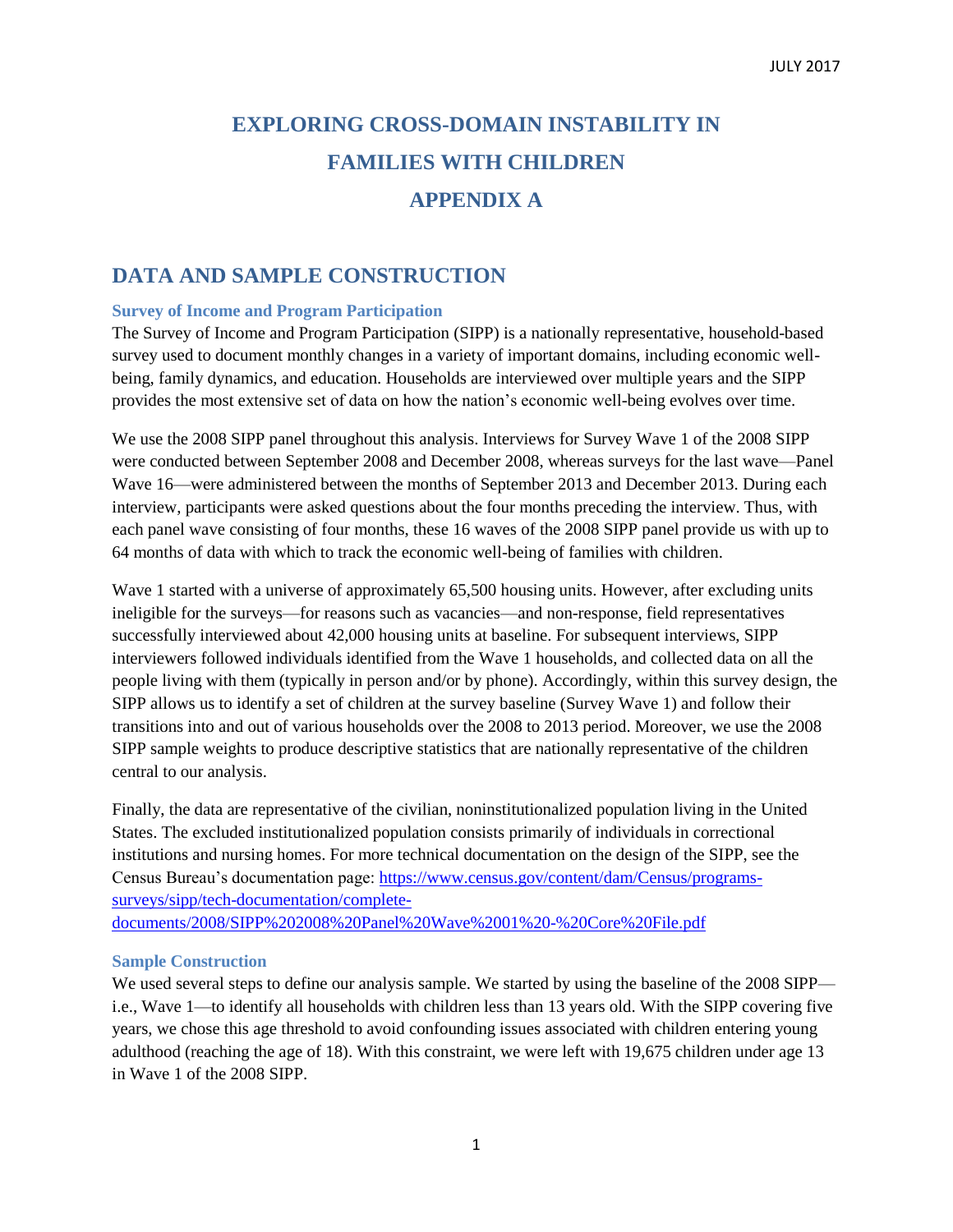For our descriptive analysis, it was important to track children over time because instability is measured *by changes in status for households with children*. Thus, from our initial restriction, we further limited the sample to households with children less than 13 years old at baseline that also appear in at least eight waves—or 32 months of data. Stated another way, we use all children who remained in the SIPP for at least half of data collection. We chose this threshold to provide a sufficient window for us to capture a wide range of instability measures, which can potentially negatively affect child development.

| <b>Number of Observations</b> |           |         |                                |                       |  |  |  |
|-------------------------------|-----------|---------|--------------------------------|-----------------------|--|--|--|
| Child Panel Obs               | Frequency | Percent | <b>Cumulative</b><br>Frequency | Cumulative<br>Percent |  |  |  |
| 1                             | 660       | 3.35    | 660                            | 3.35                  |  |  |  |
| $\overline{2}$                | 711       | 3.61    | 1371                           | 6.97                  |  |  |  |
| 3                             | 761       | 3.87    | 2132                           | 10.84                 |  |  |  |
| 4                             | 671       | 3.41    | 2803                           | 14.25                 |  |  |  |
| 5                             | 691       | 3.51    | 3494                           | 17.76                 |  |  |  |
| 6                             | 714       | 3.63    | 4208                           | 21.39                 |  |  |  |
| 7                             | 682       | 3.47    | 4890                           | 24.85                 |  |  |  |
| 8                             | 720       | 3.66    | 5610                           | 28.51                 |  |  |  |
| 9                             | 691       | 3.51    | 6301                           | 32.03                 |  |  |  |
| 10                            | 748       | 3.80    | 7049                           | 35.83                 |  |  |  |
| 11                            | 813       | 4.13    | 7862                           | 39.96                 |  |  |  |
| 12                            | 770       | 3.91    | 8632                           | 43.87                 |  |  |  |
| 13                            | 1108      | 5.63    | 9740                           | 49.50                 |  |  |  |
| 14                            | 1474      | 7.49    | 11214                          | 57.00                 |  |  |  |
| 15                            | 3562      | 18.10   | 14776                          | 75.10                 |  |  |  |
| 16                            | 4899      | 24.90   | 19675                          | 100.00                |  |  |  |

Using the SIPP children at baseline, the table below shows how they were distributed across a maximum of 16 waves:

The table can be read as follows: 660 in the first cell of the "Frequency" column indicates that 660 of the 19,675 children identified at baseline—or 3.35 percent—appeared in only one wave. Seven hundred and eleven children appear in only two waves, and so on. Thus, by limiting the sample to children observed in eight or more waves the number of child observations drops from 19,675 to 14,785. Moreover, when further restricting the data to children appearing in 32 or more months (recall, the maximum is 64 months), the child sample falls again to 14,767. We dismiss 25 percent of the sample children in the SIPP by adopting these exclusions; the remaining 14,767 observations form our *Child Panel* for this analysis. Moreover, these exclusions ensure a sufficient period of time for us to monitor the instability measures central to this analysis.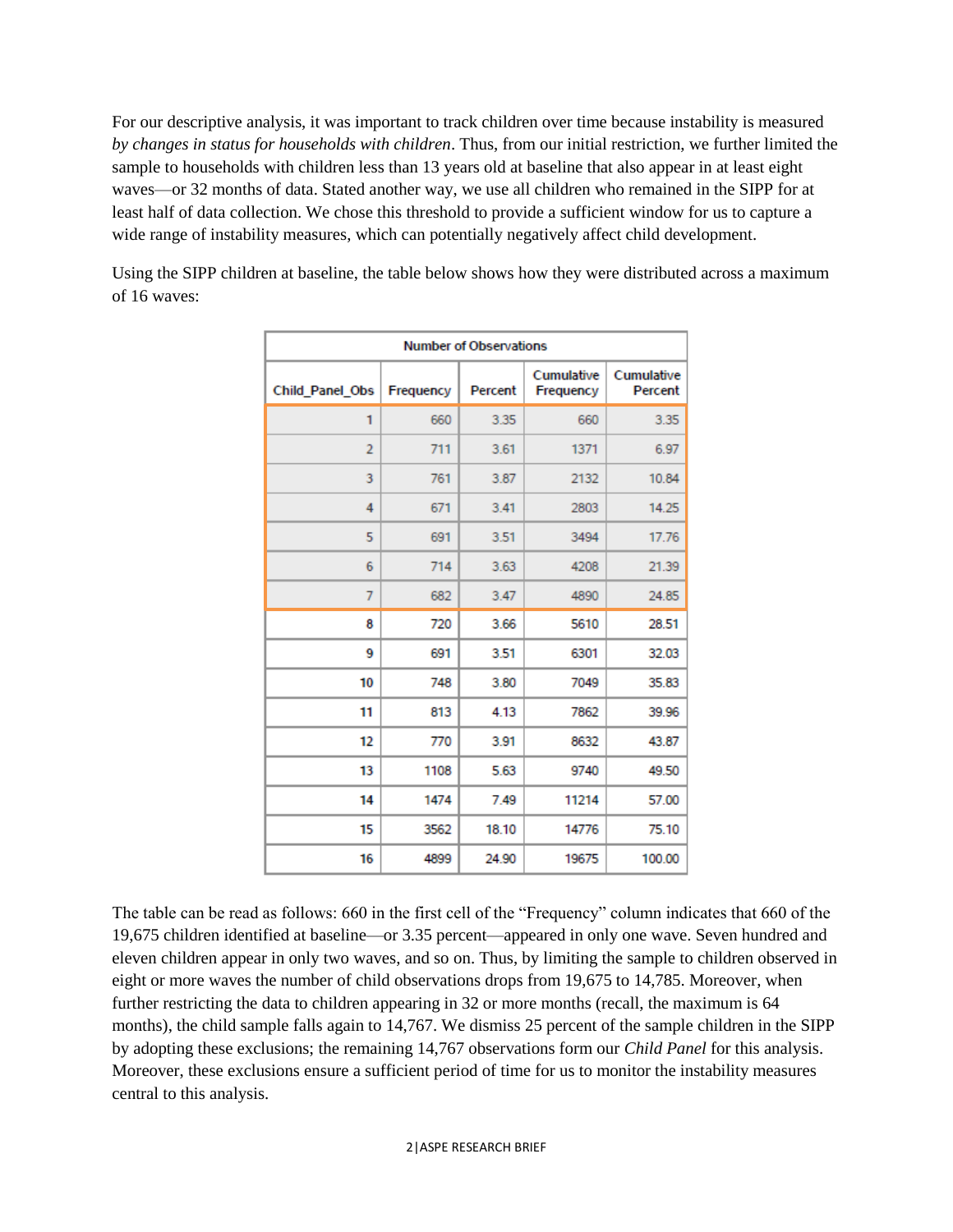We considered other approaches to constructing the child panel, ranging from a fixed panel of children appearing in all 16 survey waves, to children appearing in at least two waves (the minimum required for any changes to be calculated). Alternative methodologies did not affect the study's general conclusions.

Finally, it is important to note that the study's estimates most likely represent a lower bound of instability within the most vulnerable populations—which are largely the lower-education households in this analysis. This is because unstable households are most likely to drop out from the sample due to the volatility of their life circumstances, yet we cannot observe their data after survey exit. If the survey was somehow able to retain these households, we should expect the instability measures the study highlights to be higher than reported. For more information, see the Nonresponse Bias study conducted by the Census Bureau [\(https://www2.census.gov/programs-surveys/sipp/tech-documentation/complete](https://www2.census.gov/programs-surveys/sipp/tech-documentation/complete-documents/2008/sipp-2008-panel-waves-03-16-nonresponse-bias-analysis-alys-15.pdf)[documents/2008/sipp-2008-panel-waves-03-16-nonresponse-bias-analysis-alys-15.pdf\)](https://www2.census.gov/programs-surveys/sipp/tech-documentation/complete-documents/2008/sipp-2008-panel-waves-03-16-nonresponse-bias-analysis-alys-15.pdf).

## **Education as a Proxy for Socioeconomic Status**

In defining the baseline categories for analysis, it is vital they are relatively stable over the duration of the data panel. Otherwise, we could introduce a large amount of mismeasurement into our estimations as category designations would be valid for only a portion of the time. In this analysis, we used the maximum educational attainment in the household at baseline as a proxy for the earnings capacity—and socioeconomic status (SES)—of the household. This section outlines the rationale behind our decision.

In the SIPP data, there are two logical measures for SES: educational attainment and household income. However, household income is much more volatile than the maximum educational attainment for the household, as the following table reveals (for children appearing in eight or more SIPP survey waves):

|                         | <b>Education</b> |        |              |                    |
|-------------------------|------------------|--------|--------------|--------------------|
| <b>Household Income</b> | <b>No Change</b> | Change | <b>Total</b> | Layout             |
| No Change               | 607              | 496    | 1,103        | Frequency          |
|                         | 4%               | 3%     | 7.7%         | Percent            |
|                         | 55%              | 45%    |              | <b>Row Percent</b> |
|                         | 7%               | 10%    |              | Column Percent     |
| Change                  | 8,894            | 4,770  | 13,664       |                    |
|                         | 60%              | 32%    | 92.3%        |                    |
|                         | 65%              | 35%    |              |                    |
|                         | 93%              | 90%    |              |                    |
| <b>Total</b>            | 9,501            | 5,266  | 14,767       |                    |
|                         | 64%              | 36%    |              |                    |

## **Changes from Baseline | Household Income versus Education**

As displayed above, slightly more than 92 percent of households with children experienced a change in their household income group after baseline—measured as a function of the federal poverty line (FPL) at some point during SIPP data collection. The results for education were much more stable: the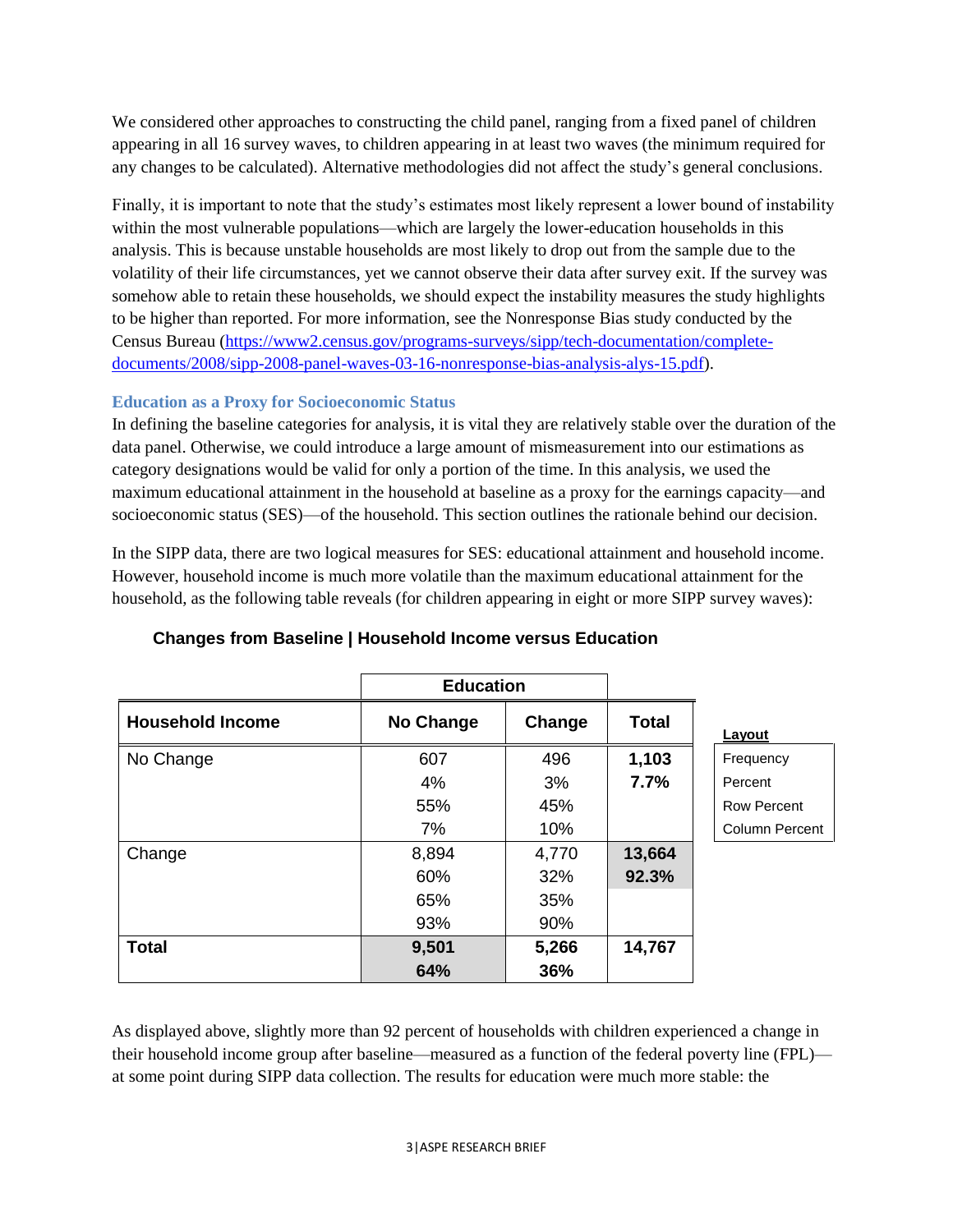maximum education in the household remained stable for roughly two-thirds (64 percent) of the sample examined when comparing the value reported at baseline (Wave 1) to those reported in all other waves.

Since education was the more stable option—and strongly correlated with earning capacity and economic security—we used it to define categories of family types to examine in our descriptive analysis. To confirm that different education levels were highly correlated with different income levels in our sample, we also examined this in the SIPP data, where income is defined as a percentage of the FPL and education is defined by four basic groupings: Less Than High School, High School Only, Some College, and College Plus. Findings from this exercise show that higher education levels are strongly correlated with higher levels of household income, and confirm this study design decision:

|                                          | <b>Household Educational Attainment</b> |                       |                               |                        |  |
|------------------------------------------|-----------------------------------------|-----------------------|-------------------------------|------------------------|--|
| <b>Household Income</b><br>Group (% FPL) | < High<br><b>School</b>                 | High<br><b>School</b> | <b>Some</b><br><b>College</b> | College<br><b>Plus</b> |  |
| < 50%                                    | 28.0%                                   | 26.4%                 | 34.9%                         | 10.7%                  |  |
| 50 to 100                                | 29.2%                                   | 27.9%                 | 33.1%                         | 9.9%                   |  |
| 100 to 150                               | 19.0%                                   | 26.7%                 | 42.0%                         | 12.4%                  |  |
| 150 to 200                               | 11.0%                                   | 23.1%                 | 45.5%                         | 20.4%                  |  |
| 200 to 300                               | 4.8%                                    | 15.9%                 | 49.8%                         | 29.5%                  |  |
| 300 to 500                               | 1.3%                                    | 8.1%                  | 36.6%                         | 54.0%                  |  |
| $500\% +$                                | 0.7%                                    | 2.9%                  | 16.2%                         | 80.3%                  |  |

## **Correlation of Household Income and Education Conditional Row Distributions**

*Note:* Percentages greater than 20% are highlighted.

The values reported above are the percentage of the row that fall across the four education groupings. In other words, the first cell of 28.0 percent indicates that, for the Household Income Groups at or below 50 percent of the FPL, 28 percent of the households had a maximum educational attainment level of less than high school. Equivalently, only 10.7 percent of households with income at or below 50 percent of FPL had a household education level of College Plus. Thus, by both examining the distribution of educational attainment conditional on the household income at baseline, and examining where the bulk of the observations reside, we see that income and education are very highly correlated.

# **DATA LIMITATIONS**

In addition to the analysis limitations implicit in descriptive analyses (e.g. the inability to draw causal conclusions), there are three main limitations to the SIPP that may introduce further bias into our estimates.<sup>1</sup> This section draws heavily upon Census Bureau documentation (found here: [https://www.census.gov/content/dam/Census/programs-surveys/sipp/tech-documentation/complete](https://www.census.gov/content/dam/Census/programs-surveys/sipp/tech-documentation/complete-documents/2008/SIPP%202008%20Panel%20Wave%2001%20-%20Core%20File.pdf)[documents/2008/SIPP%202008%20Panel%20Wave%2001%20-%20Core%20File.pdf](https://www.census.gov/content/dam/Census/programs-surveys/sipp/tech-documentation/complete-documents/2008/SIPP%202008%20Panel%20Wave%2001%20-%20Core%20File.pdf) ) and the SIPP Quality Profile (found here:<https://www.census.gov/sipp/workpapr/wp230.pdf> ).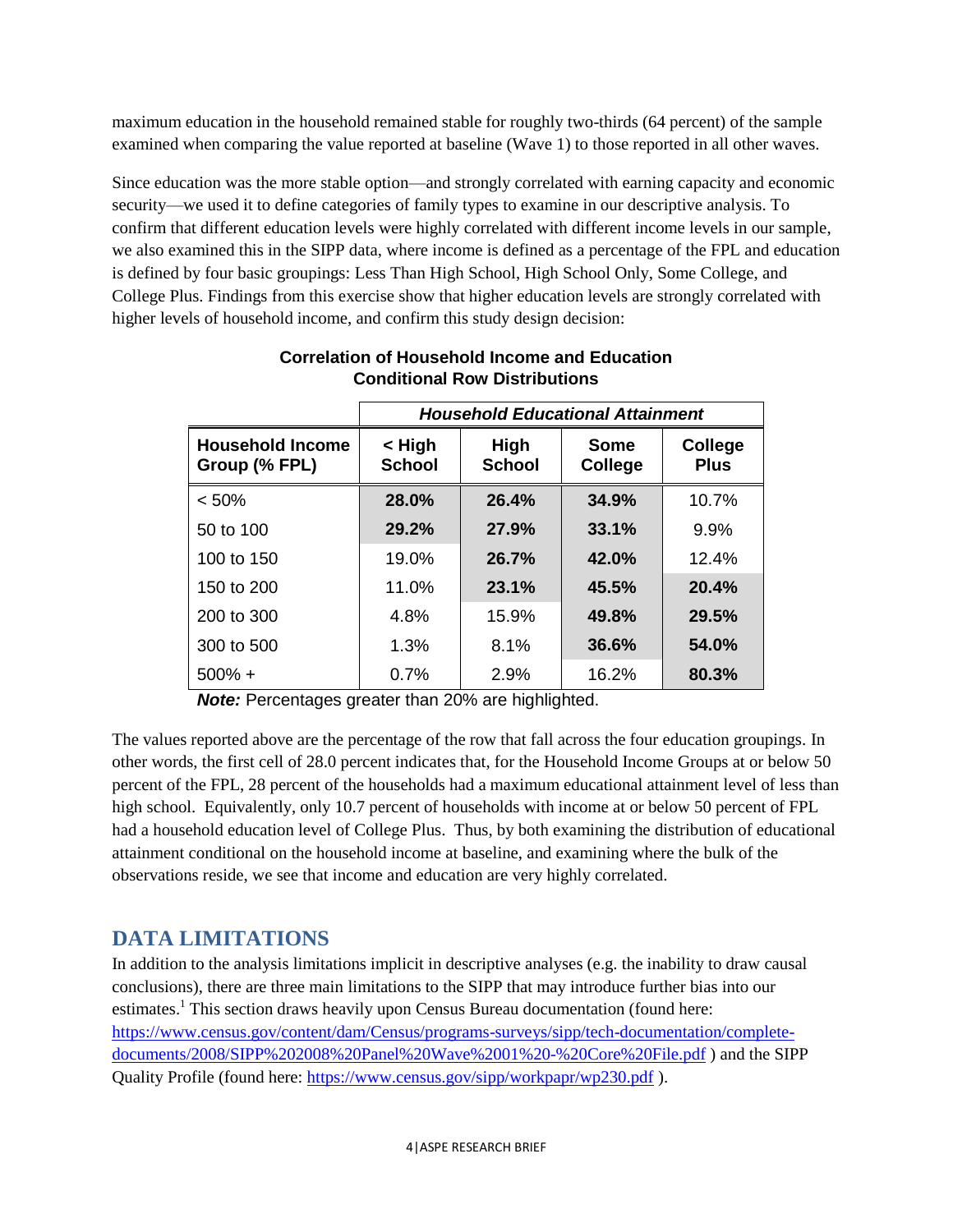## **Sampling Errors**

SIPP estimates are based upon samples. Typically, samples are drawn from a much larger population because it is infeasible to conduct a complete census of all residents. The difference between the true population estimate and the sample is known as sampling error.

By comparing the sample estimates produced within the SIPP sampling frame to other external resources, the Census Bureau creates sampling weights to help minimize sampling error. We use these sample weights in all the calculations performed in our analysis.

### **Non-Sampling Errors**

While sampling error focuses on samples that may not accurately reflect the overall population, nonsampling errors pertain to the quality of the data obtained. For example, as outlined by the Census Bureau, non-sampling errors can stem from:

- Missing information, including sample attrition
- Differences in interpretation of questions
- Inability or unwillingness of the respondents to provide accurate information
- Data collection and processing problems
- Biases resulting from memory recall (e.g. seam bias)

The Census Bureau uses a variety of quality control and edit procedures to minimize non-sampling errors. Moreover, the relatively short survey window of the SIPP (four months, whereas most nationally representative surveys are administered annually) helps to mitigate memory recall bias. Unfortunately, missing information cannot be recovered and is a fundamental limitation of all survey data, especially when attrition is non-random.

In addition, it was difficult to differentiate potentially positive shocks in some measures used for this study. Variables with this limitation include:

- Income Decreases: In some cases, parents may decrease work effort to spend more time with their children, or to invest in further education, which could ultimately benefit the family. We could not distinguish earnings losses for these types of reasons.
- Moves: The child residential moves measure may reflect either a child's move to a different household, or a whole household's move to a different residence (in this there may be some overlap with change in family/household composition). While we can tell that the child is moving, we cannot differentiate moves to better neighborhoods or situations that otherwise provide more opportunities for child development.
- Composition Changes: Change in family or household composition entails a change in the number of people in the family unit (related by birth, marriage, or adoption residing together) or in the household (any member). In theory, some compositional changes—such as a grandparent